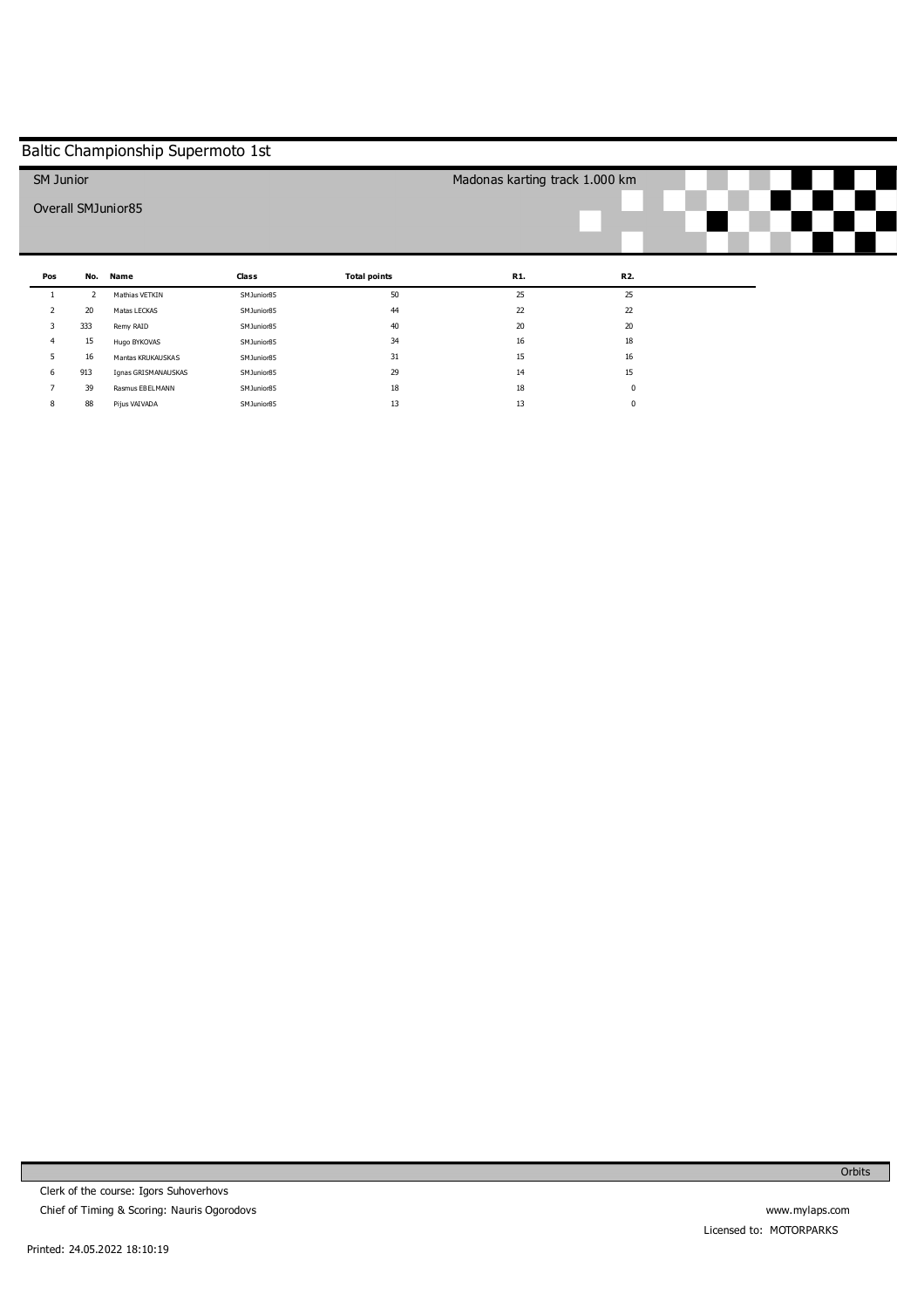# Baltic Championship Supermoto 1st

| S <sub>1</sub> |     |                         |                 |                     | Madonas karting track 1.000 km |        |  |
|----------------|-----|-------------------------|-----------------|---------------------|--------------------------------|--------|--|
| Overall        |     |                         |                 |                     |                                |        |  |
|                |     |                         |                 |                     |                                |        |  |
|                |     |                         |                 |                     |                                |        |  |
| Pos            | No. | Name                    | Class           | <b>Total points</b> | R1.                            | R2.    |  |
| -1             | 22  | Patrick PALS            | SM1             | 50                  | 25                             | 25     |  |
| 2              | 124 | Ero MADISSON            | SM1             | 44                  | 22                             | 22     |  |
| 3              | 14  | Dominykas DIRAITIS      | SM1             | 36                  | 16                             | 20     |  |
| $\overline{4}$ | 747 | VLADAS GONCAROVAS       | SM1             | 32                  | 18                             | 14     |  |
| 5              | 39  | Aksel PARTELPOEG        | SM1             | 32                  | 20                             | 12     |  |
| 6              | 88  | Gediminas JOMANTAS      | SM1             | 30                  | 15                             | 15     |  |
| $\overline{7}$ | 3   | Maksim KOVALOV          | SM1             | 28                  | 10                             | 18     |  |
| 8              | 13  | Normunds FREIMANIS      | SM1             | 27                  | $11\,$                         | 16     |  |
| 9              | 75  | <b>Dzintars BALTAIS</b> | SM1             | 26                  | 13                             | 13     |  |
| 10             | 485 | Vidmantas VAIDINAUSKAS  | SM1             | 25                  | 14                             | $11\,$ |  |
| 11             | 555 | Kaspars LOSS            | SM1             | 17                  | $\overline{7}$                 | 10     |  |
| 12             | 15  | Ruslanas BYKOVAS        | SM1             | 17                  | 8                              | 9      |  |
| 13             | 66  | Karl TAKK               | SM1             | 12                  | 12                             | 0      |  |
| 14             | 55  | Edgars IVUSKANS         | SM <sub>1</sub> | 9                   | 9                              | 0      |  |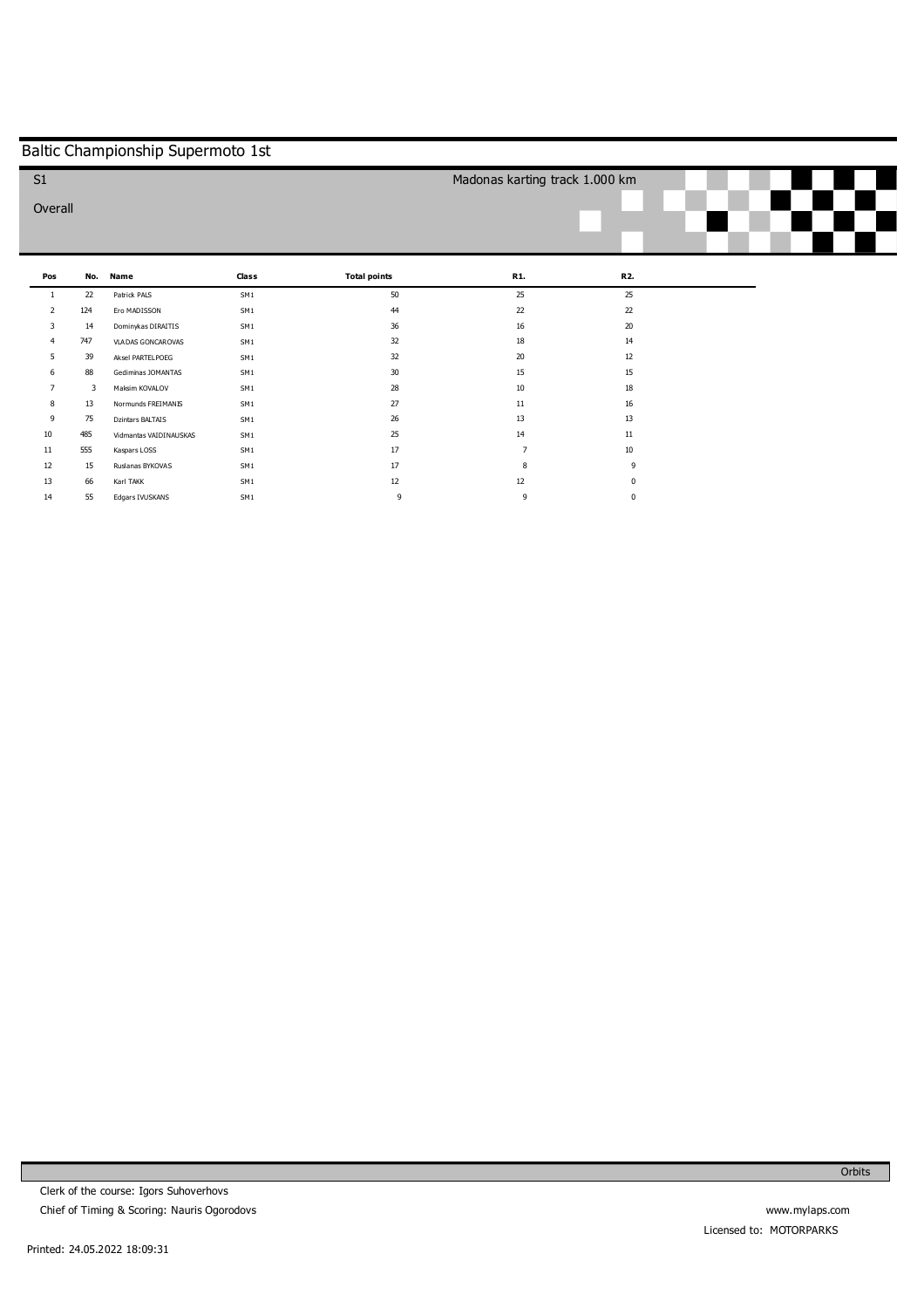# Baltic Championship Supermoto 1st

| S <sub>4</sub> |     |                        |                |                     | Madonas karting track 1.000 km |        |  |  |
|----------------|-----|------------------------|----------------|---------------------|--------------------------------|--------|--|--|
| Overall        |     |                        |                |                     |                                |        |  |  |
|                |     |                        |                |                     |                                |        |  |  |
|                |     |                        |                |                     |                                |        |  |  |
| Pos            | No. | Name                   | Class          | <b>Total points</b> | R1.                            | R2.    |  |  |
|                | 33  | Selyn KAZAKOVA         | S <sub>4</sub> | 47                  | 25                             | 22     |  |  |
| 2              | 93  | Deividas GECYS         | S <sub>4</sub> | 45                  | 20                             | 25     |  |  |
| 3              | 30  | Garijs ROZKALNS        | S <sub>4</sub> | 34                  | 22                             | 12     |  |  |
| 4              | 69  | EIKI KUNDER            | S <sub>4</sub> | 33                  | 13                             | 20     |  |  |
| 5              | 711 | Justas KANTARAVICIUS   | S <sub>4</sub> | 33                  | 18                             | 15     |  |  |
| 6              | 777 | Rihards BALTSKARS      | S <sub>4</sub> | 32                  | 14                             | 18     |  |  |
| $\overline{7}$ | 932 | Mait KUKK              | S <sub>4</sub> | 31                  | 15                             | 16     |  |  |
| 8              | 96  | Andrius SLAJUS         | S <sub>4</sub> | 30                  | 16                             | 14     |  |  |
| 9              | 28  | Edgars TIKINS          | S <sub>4</sub> | 25                  | 12                             | 13     |  |  |
| 10             | 27  | Artis LINNASS          | S <sub>4</sub> | 22                  | 11                             | $11\,$ |  |  |
| 11             | 4   | Andrius ZIGMANTAVICIUS | S <sub>4</sub> | 20                  | 10                             | 10     |  |  |
| 12             | 18  | Sandis KARKLINS        | S <sub>4</sub> | 9                   | 9                              | 0      |  |  |
| <b>DNS</b>     | 222 | Martins SILINS         | S <sub>4</sub> | 0                   | $\Omega$                       | 0      |  |  |

www.mylaps.com Licensed to: MOTORPARKS